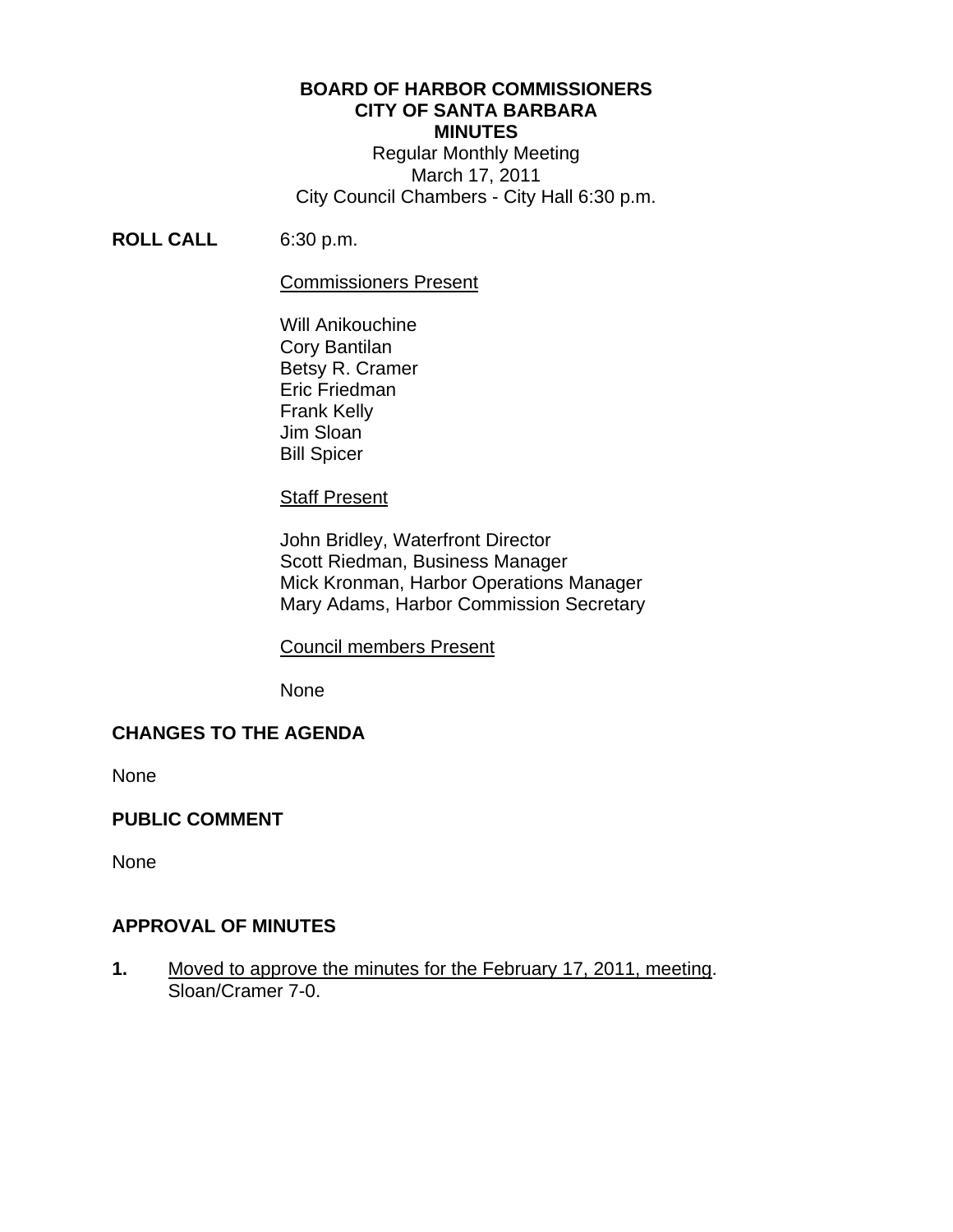HARBOR COMMISSION MINUTES March 17, 2011 Page 2

## **DIRECTOR'S REPORT**

#### **2. Director's Report**

- Council Actions
- Marina One Re-Construction Project
- Tentative Agenda Items for April

## **3. Business Services Report**

• Stearns Wharf Coastal Cruise / Whale Watching Concession

Commissioner Sloan spoke from the Selection Committee's perspective about the RFQ / RFP process involving the Stearns Wharf concession.

Speakers:

Fred and Kathy Hershman – Santa Barbara Water Taxi: The Hershman's conveyed their interest in becoming the new operator for a Stearns Wharf Coastal Cruise / Whale Watching Concession. They asked that the RFQ/RFP be issued in a timely manner, so a new operator can be up and running by July  $1<sup>st</sup>$ .

The Commission empathized with the Hershman's position, but did not override the Committee's decision. The Hershman's were encouraged to reapply when the new process begins.

## **4. Harbor Operations Report**

- Three Cruise Ship Visits in April and May
- Yacht Club Celebrates Opening Day; Wet Wednesdays Begin March  $16<sup>th</sup>$
- Phoning Harbor Patrol "After Hours"

## **NEW BUSINESS**

## **5. General Lottery Drawing—East Beach Mooring Area**

Harbor Commission Chair, Frank Kelly, conducted a General Lottery drawing to rank prospective Mooring Permittees for the East Beach Mooring Area. Initially, there were 46 applicants, but one applicant withdrew. Therefore, 45 names were drawn and placed on the lottery list (see attached).

# **6. Berthing Policy—Designated Commercial Fishing Slips**

Mick Kronman gave the staff report with recommended changes to the berthing policy for designated commercial fishing slips in Santa Barbara Harbor.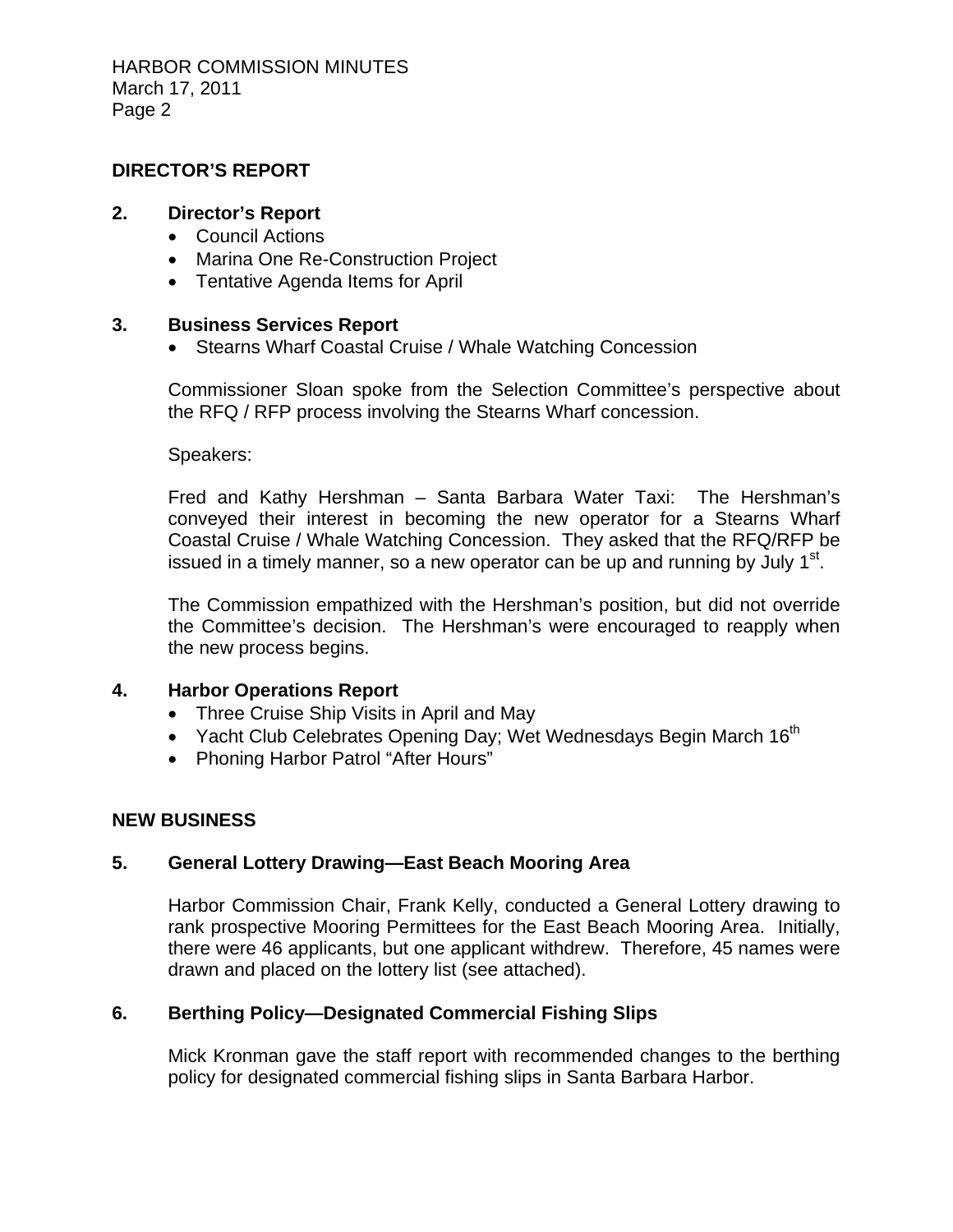#### Speaker:

Ray Kennedy – Commercial Fisherman: Mr. Kennedy would like to see reduced slip fees for the commercial fishermen who received slips off the wait list as part of the Marina One Expansion.

Commissioners discussed the differences in the various Commercial Fishermen's slip fees including those slips received off the wait list, historic fishing slips in Fish Float North and South, and visiting or transient slips used by commercial fishermen throughout the harbor. Questions regarding the historic and/or background that put the current policy in place were reviewed. Mr. Kronman went over the policy enforce and staff's recommended changes to that policy, which were outlined in the report.

Moved to recommend to City Council amendments to the Commercial Fishing Policy regarding earnings requirements from commercial fishing and methods of reporting those earnings with the following change to Sections 5 and 13, "plus copies of internal Revenue Service 1099 **'or W-2 tax forms'**." Sloan/Friedman 7-0.

#### **7. Lease Agreement with Blue Water Hunter**

Staff report was given by Scott Riedman.

Moved to recommend Council approval of a five-year lease with Andrew Taylor, doing business as Blue Water Hunter, at a monthly rent of \$2,221, subject to annual CPI increases, for the 878 square foot retail store located at 117-D Harbor Way. Anikouchine/Cramer 7-0.

#### **8. Fiscal Year 2012 and 2013 Operating Budget Recommendation**

The staff report on the Waterfront Department's proposed Fiscal Year 2012/2013 budget submittal, including a PowerPoint presentation was given to the Commission by Scott Riedman.

Commission Chair Kelly explained why he would be voting on the motion to increase slip fees and conversely recusing himself on the vote to increase slip transfer fees.

Commissioners initiated discussion and raised questions regarding the proposed parking system, reserve balance levels, specific program expenses/revenues, fee increases, employee salary or benefit increase, level of ocean dependent resources as revenue source, debt refinancing options, cost saving ideas / cutting expenses.

Staff will do a cost benefit analysis on the new proposed automated parking system and bring the results back to the Commission at the next meeting.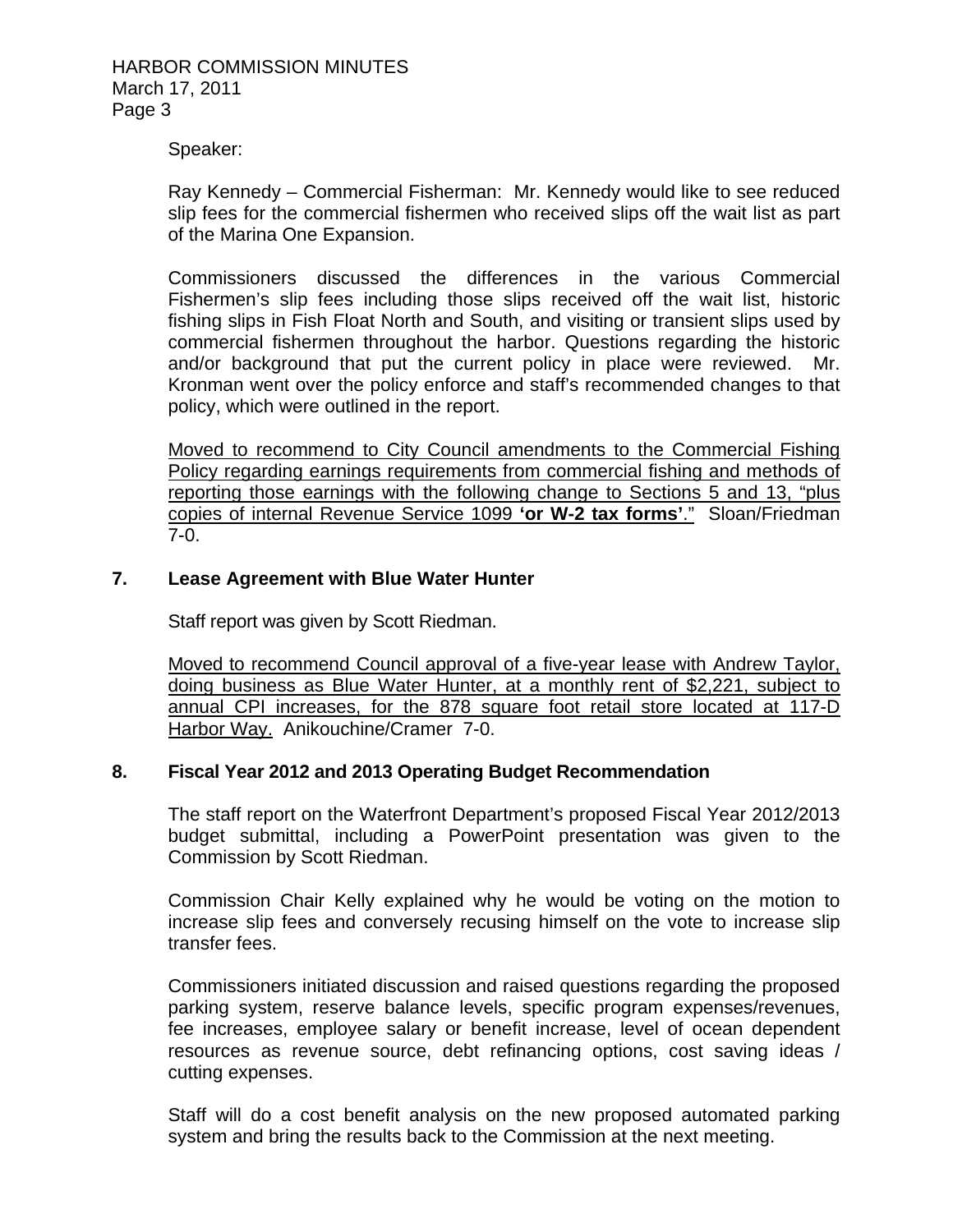HARBOR COMMISSION MINUTES March 17, 2011 Page 4

> Moved to recommend approval of a \$25 per linear foot slip transfer fee increase in Fiscal Year 2012 and Fiscal Year 2013 on all slip categories except 20 foot slips. Friedman/Cramer 5-0 (Kelly/Sloan recused themselves)

> Moved to recommend approval of a 3% slip fee increase in Fiscal Year 2012 and a 2% slip fee increase in Fiscal Year 2013. Cramer/Anikouchine 5-1 (Spicer Against; Sloan recused himself)

> Moved to forward a recommendation to City Council for approval of the Waterfront Department's proposed Fiscal Year 2012 and Fiscal Year 2013 budget and incorporation into the City budget process. Cramer/Bantilan 6-1 (Spicer Against)

# **COMMISSION/STAFF COMMUNICATIONS**

John Bridley gave an update on the effects of the tsunami event that occurred in the harbor on March 11, 2011.

Commissioner Bantilan asked for an update on electrolysis in the harbor. Mr. Bridley said that staff is having an electrolysis study done and will bring the results of the study to the Commission as soon as it completed.

## **ADJOURNMENT**

Moved to adjourn the meeting at 9:06 p.m. Bantilan/Sloan 7-0.

\*It should be noted that Harbor Commission Meetings are televised and recorded. To view these televised recordings, please visit **[www.santabarbaraca.gov.government/](http://www.santabarbaraca.gov.government/) boards\_and\_commissions\_D-M/Harbor\_Commission/Videos**